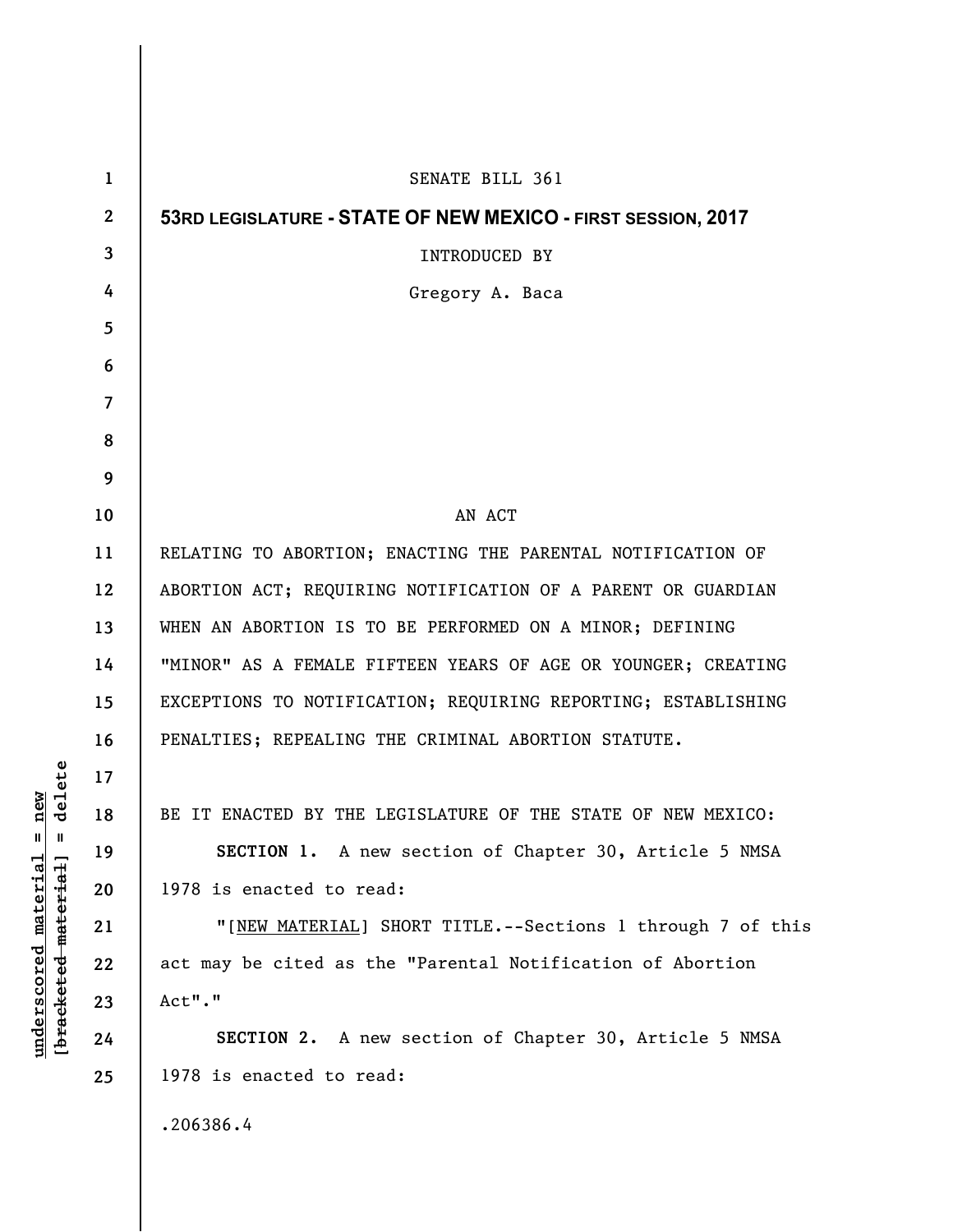**1 2 3 4 5 6 7 8 9 10 11 12 13 14 15 16 17 18 19 20 21 22 23 24 25**  "[NEW MATERIAL] DEFINITIONS.--As used in the Parental Notification of Abortion Act: A. "abortion" means the intentional termination of the pregnancy of a female by a person who knows the female is pregnant; B. "department" means the children, youth and families department; C. "fetus" means the biological offspring of human parents; D. "minor" means a female fifteen years of age or younger; E. "physician" means a person licensed to practice in the state of New Mexico as a physician pursuant to the Medical Practice Act or an osteopathic physician pursuant to the Osteopathic Medicine Act; F. "pregnancy" means the implantation of a developing embryo in the uterus; and G. "reasonable medical judgment" means a medical judgment that would be made by a reasonably prudent physician, knowledgeable about the case and the treatment possibilities with respect to the medical conditions involved." **SECTION 3.** A new section of Chapter 30, Article 5 NMSA 1978 is enacted to read: "[NEW MATERIAL] ABORTION--NOTIFICATION REQUIRED FOR MINORS.-- .206386.4  $- 2 -$ 

**underscored material = new [bracketed material] = delete**

 $b$ racketed material] = delete  $underscored material = new$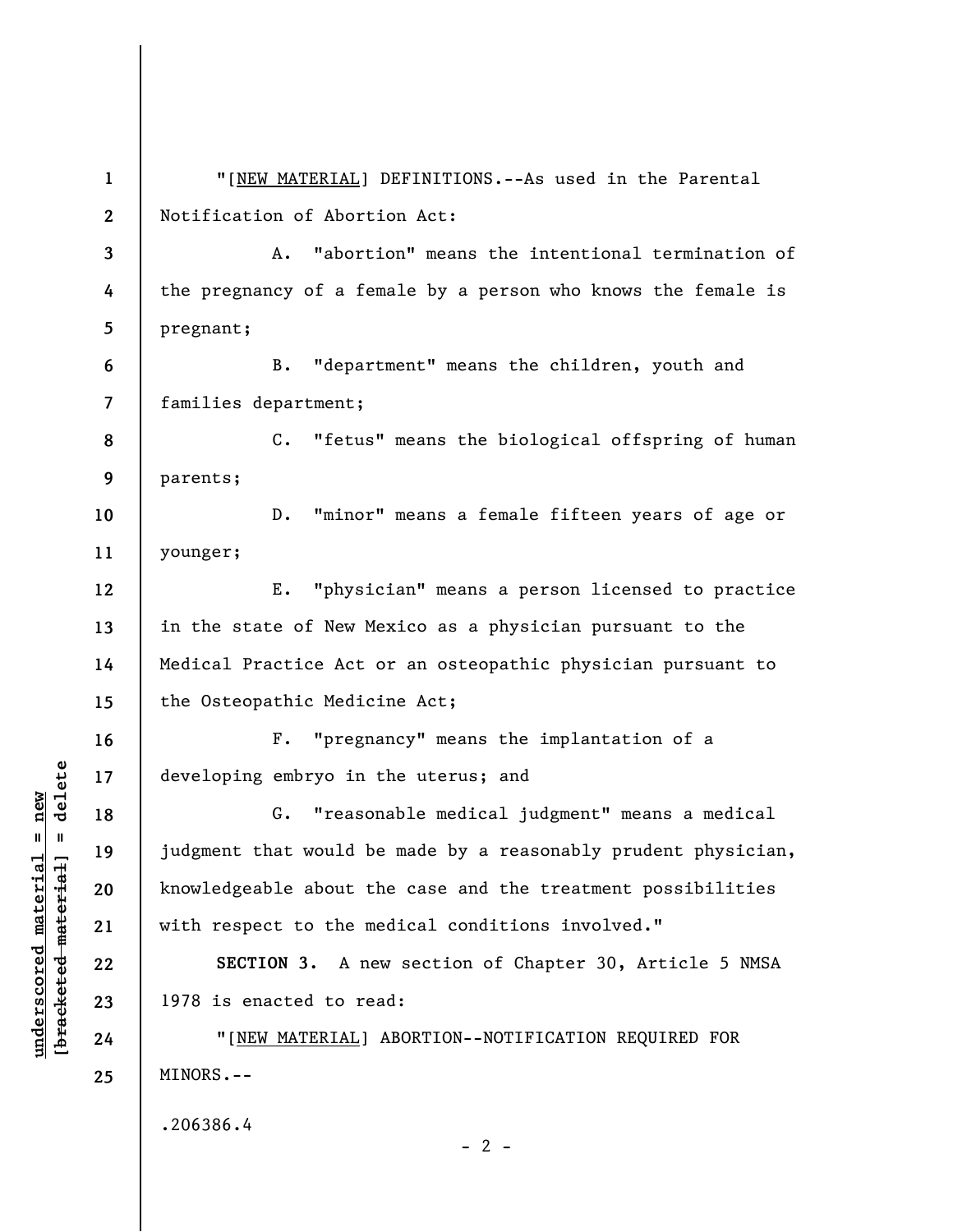A. Except as otherwise provided in the Parental Notification of Abortion Act, a physician may only perform an abortion at the request of a minor after providing notice of the planned abortion procedure to one parent or guardian at least forty-eight hours prior to the procedure.

B. Notice shall be delivered in a sealed envelope addressed to a named parent or guardian by a courier or similar service that requires acknowledgment of delivery by signature of the named parent or guardian at that person's usual place of residence or business. The cost of providing notice shall be borne by the physician or abortion facility. If two delivery attempts are made and delivery is unsuccessful, or if delivery is refused, notification required pursuant to this section shall be waived. Alternatively, the parent or guardian of a minor seeking an abortion may sign an acknowledgment at the facility at which the abortion is to be performed acknowledging that the minor is seeking an abortion. Nothing in this section shall be construed to require consent of the minor's parent or guardian in order for the abortion to be performed.

C. The physician shall keep records of such notification for a period set by the vital records and health statistics bureau of the department of health.

D. Notification required pursuant to this section shall be waived if a physician certifies in the minor's medical record that, in the physician's reasonable medical judgment, .206386.4  $-3 -$ 

 $\frac{1}{2}$  bracketed material = delete **[bracketed material] = delete**  $underscored material = new$ **underscored material = new**

**1** 

**2** 

**3** 

**4** 

**5** 

**6** 

**7** 

**8** 

**9** 

**10** 

**11** 

**12** 

**13** 

**14** 

**15** 

**16** 

**17** 

**18** 

**19** 

**20** 

**21** 

**22** 

**23** 

**24**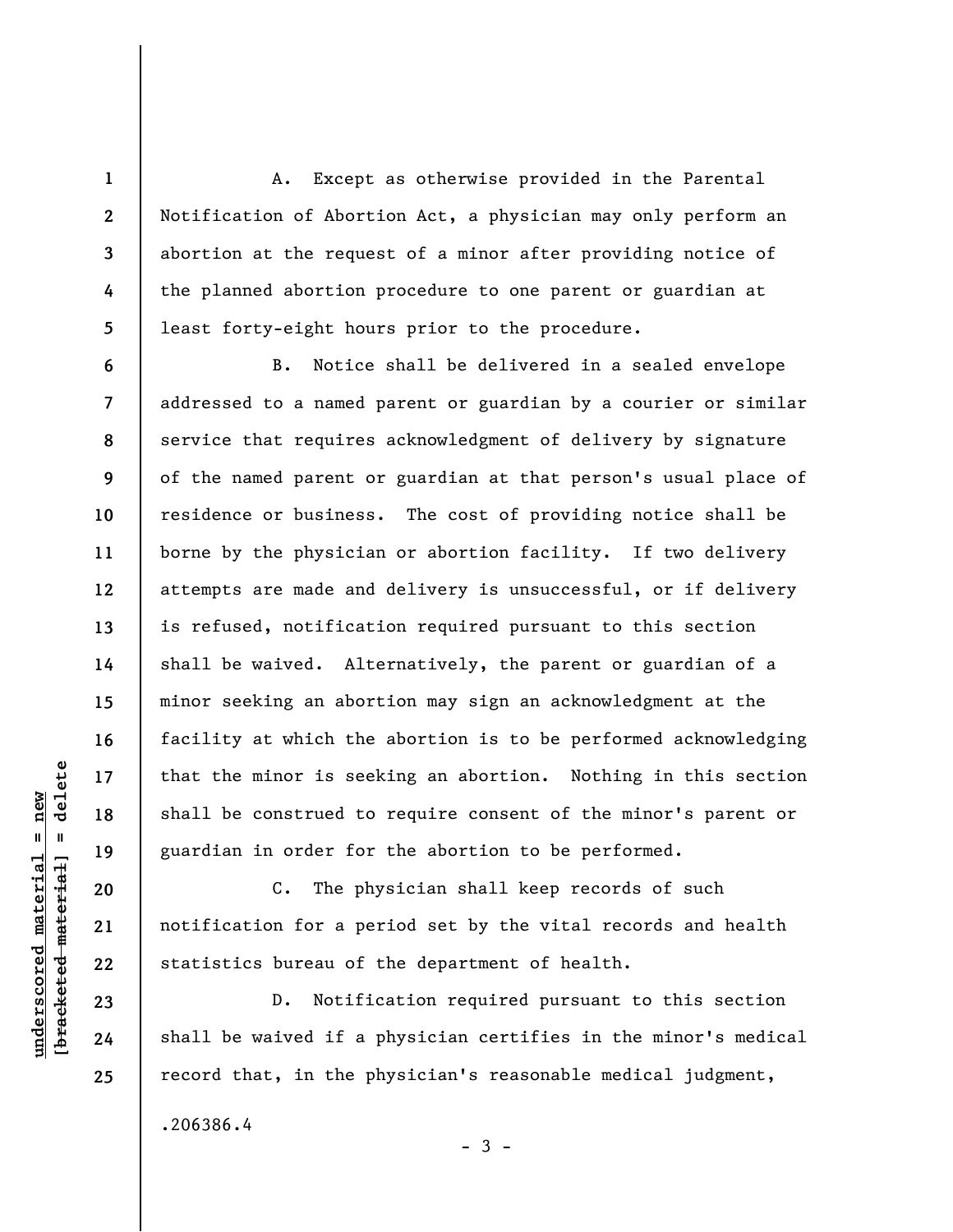**1 2**  the abortion is necessary to preserve the minor's life or physical health."

**SECTION 4.** A new section of Chapter 30, Article 5 NMSA 1978 is enacted to read:

"[NEW MATERIAL] EXCEPTION FOR SEXUAL ABUSE, RAPE OR INCEST.--

A. Not later than October 1, 2017, the New Mexico medical board shall promulgate a series of questions and consultation procedures calculated to allow medical personnel at a facility performing or inducing abortions to determine if a minor who is seeking an abortion has a pregnancy that is the result of sexual abuse, rape or incest. These questions and consultation procedures shall be approved by the department. No medical tests shall be required as part of these patient questions or consultation procedures.

B. Both the intake employee and the attending physician shall be responsible for trying to determine if the minor's pregnancy is the result of sexual abuse, rape or incest. If either the intake employee or the attending physician has reasonable grounds to believe that the minor's pregnancy is due to sexual abuse, rape or incest, the department shall be immediately notified.

C. If the abortion facility, through its intake employee or attending physician, states in the minor's medical record reasonable grounds for believing that the minor's

- 4 -

.206386.4

 $\frac{1}{2}$  intereted material = delete **[bracketed material] = delete**  $underscored material = new$ **underscored material = new**

**3** 

**4** 

**5** 

**6** 

**7** 

**8** 

**9** 

**10** 

**11** 

**12** 

**13** 

**14** 

**15** 

**16** 

**17** 

**18** 

**19** 

**20** 

**21** 

**22** 

**23** 

**24**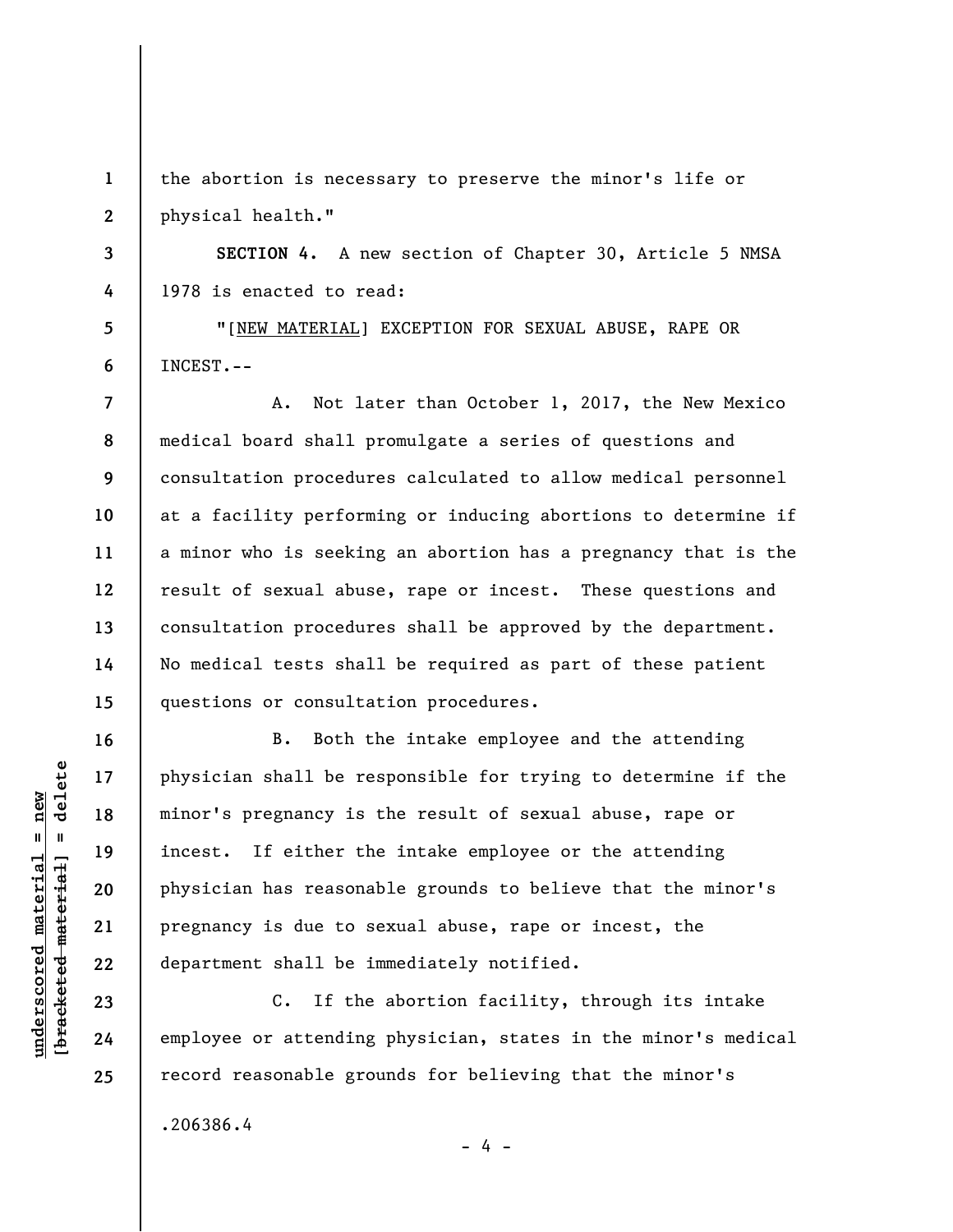**1 2 3 4 5**  pregnancy was the result of sexual abuse, rape or incest, and further certifies that it has made a referral of neglect or abuse to the department, then the abortion may be performed without the notice required pursuant to Section 3 of the Parental Notification of Abortion Act."

**SECTION 5.** A new section of Chapter 30, Article 5 NMSA 1978 is enacted to read:

"[NEW MATERIAL] JUDICIAL EXCEPTION TO NOTICE REQUIREMENT.--

**10 11 12 13 14 15**  A. Notice shall not be required under Section 3 of the Parental Notification of Abortion Act if a minor files a petition in any district court for an order granting a waiver of notice and participates in the proceedings on the minor's own behalf. The court may appoint a guardian ad litem for the minor.

B. The court shall make every effort to hold a hearing within ten days. The proceedings shall be confidential, ensure the anonymity of the minor and shall be sealed.

C. The petition shall be granted if the court finds that:

(1) the minor is sufficiently mature and well enough informed to decide intelligently whether to have an abortion; or

 $- 5 -$ 

(2) notification under Section 3 of the

.206386.4

 $b$ racketed material] = delete **[bracketed material] = delete**  $underscored$  material = new **underscored material = new**

**6** 

**7** 

**8** 

**9** 

**16** 

**17** 

**18** 

**19** 

**20** 

**21** 

**22** 

**23** 

**24**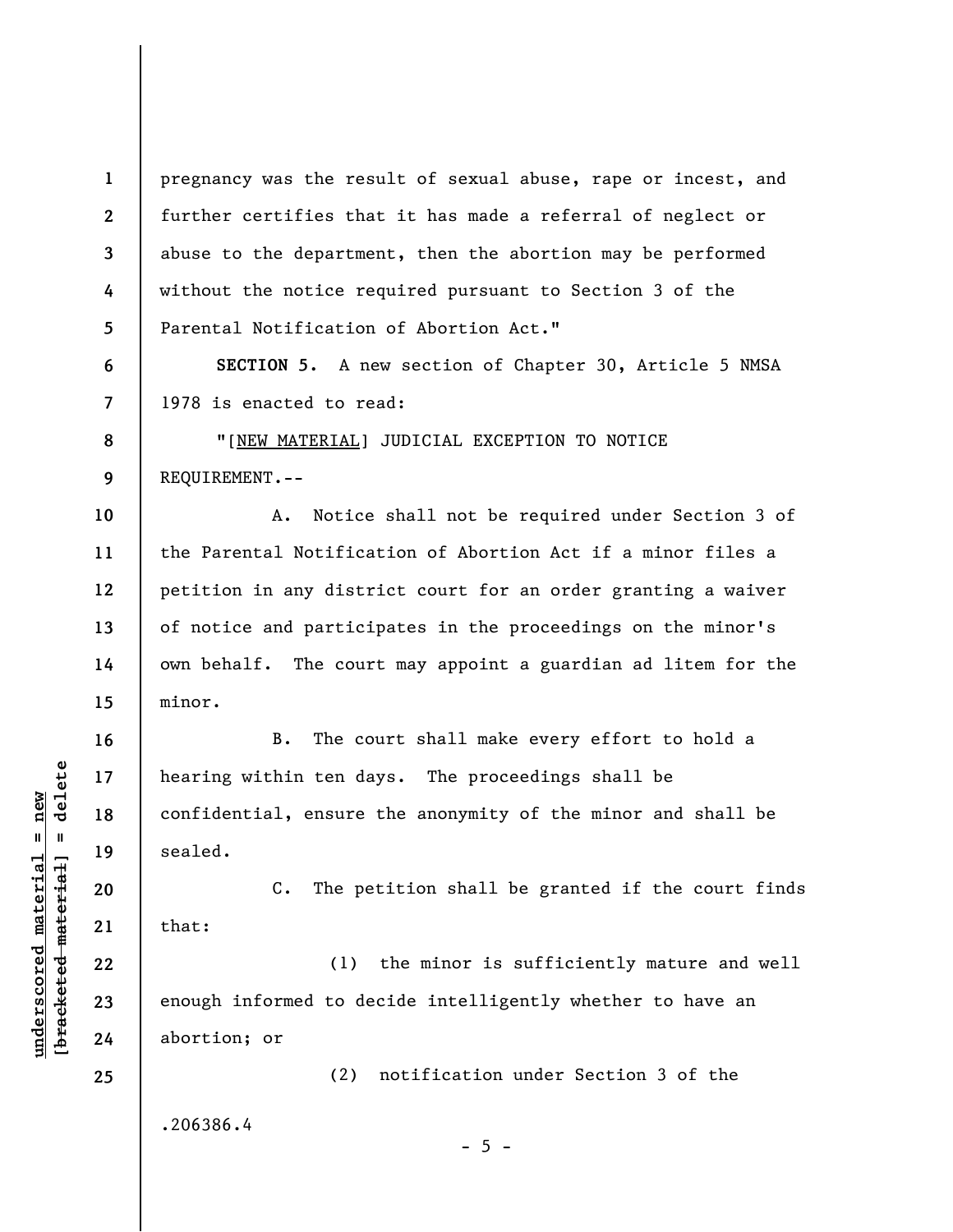Parental Notification of Abortion Act would not be in the best interests of the minor. For the purpose of this paragraph, there shall be a presumption that notification is not in the best interest of the minor if the minor asserts that the pregnancy was the result of sexual abuse, rape or incest. No medical tests shall be required by the court.

D. The court shall issue written findings of fact and conclusions of law supporting its decision and shall order that a confidential record of the evidence and the judge's findings and conclusion be maintained.

E. The petition shall be deemed granted if the court does not issue a decision within forty-eight hours of the filing of the petition and an extension is not requested by the petitioner.

F. The petitioner shall have a direct appeal of the decision of the district court to the court of appeals, and the appeal shall be expedited.

G. Filing fees in this procedure shall be waived." **SECTION 6.** A new section of Chapter 30, Article 5 NMSA 1978 is enacted to read:

"[NEW MATERIAL] REPORTING REQUIREMENTS.--The vital records and health statistics bureau of the department of health shall establish annual reporting requirements for physicians who perform abortions pursuant to the Parental Notification of Abortion Act and shall make the reports available for .206386.4

 $\frac{1}{2}$  intereted material = delete **[bracketed material] = delete**  $underscored$  material = new **underscored material = new**

**1** 

**2** 

**3** 

**4** 

**5** 

**6** 

**7** 

**8** 

**9** 

**10** 

**11** 

**12** 

**13** 

**14** 

**15** 

**16** 

**17** 

**18** 

**19** 

**20** 

**21** 

**22** 

**23** 

**24** 

**25** 

 $- 6 -$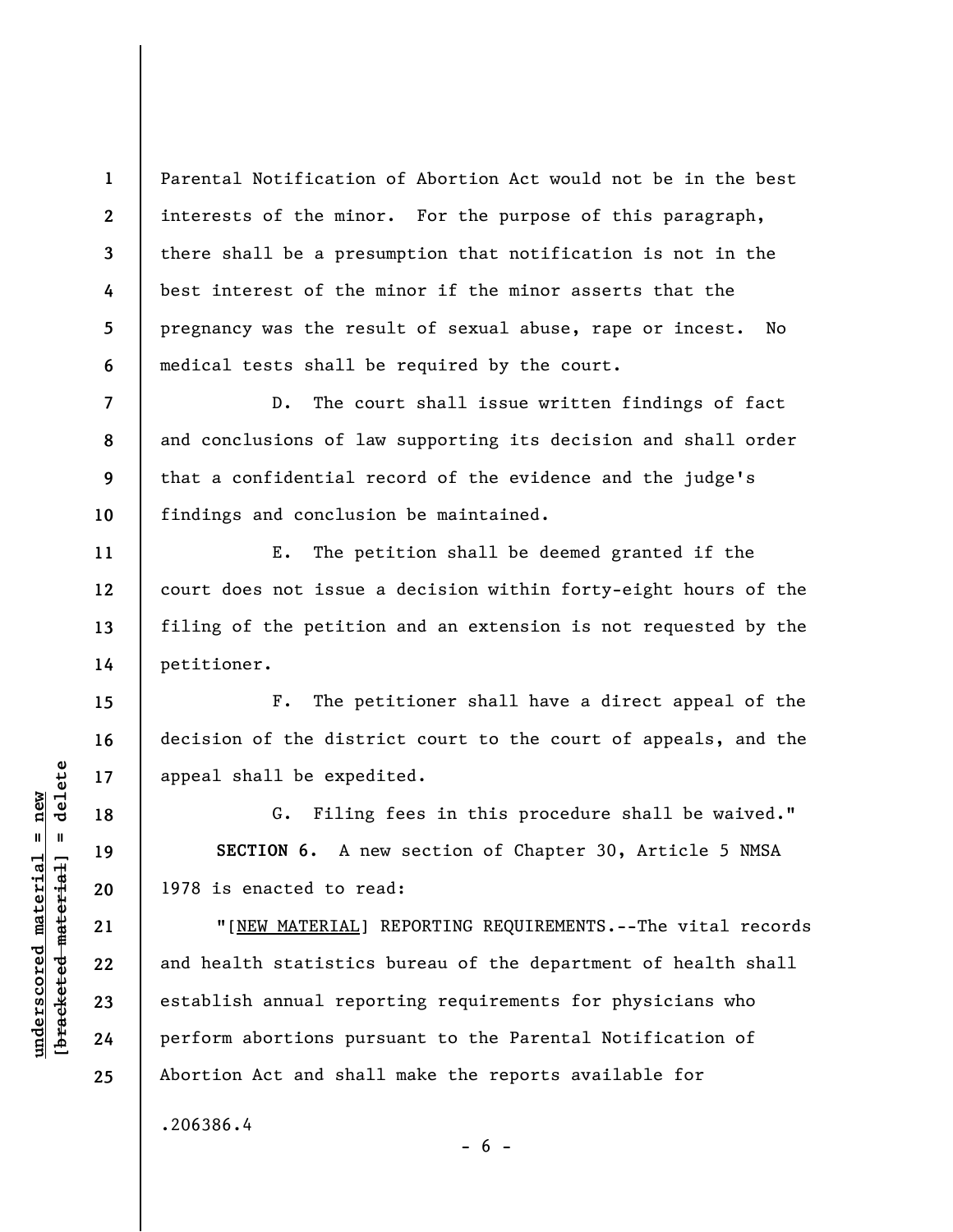statistical analysis and for verification of compliance with the requirements by May 1 of each year for abortions performed in the preceding year. Any personal identifying information in the report shall be redacted by the physician prior to making the reports available to the vital records and health statistics bureau. Each physician shall report the following data:

**8 9 10**  A. the number of times the physician provided notice as required under Section 3 of the Parental Notification of Abortion Act; and

B. the number of times that notice otherwise required under Section 3 of the Parental Notification of Abortion Act was waived by judicial order or any other exception and the manner in which the physician received proof of the waiver."

**SECTION 7.** A new section of Chapter 30, Article 5 NMSA 1978 is enacted to read:

"[NEW MATERIAL] PENALTIES.--

A. A physician found to have knowingly and willfully failed to comply with Section 3 or 6 of the Parental Notification of Abortion Act, or who commits perjury or falsifies any record in relation to the reporting requirements of that act, shall be subject to a civil penalty of not less than five thousand dollars (\$5,000) for each violation.

B. The New Mexico medical board shall enforce the .206386.4 - 7 -

 $\frac{1}{2}$  intereted material = delete **[bracketed material] = delete**  $underscored material = new$ **underscored material = new**

**1** 

**2** 

**3** 

**4** 

**5** 

**6** 

**7** 

**11** 

**12** 

**13** 

**14** 

**15** 

**16** 

**17** 

**18** 

**19** 

**20** 

**21** 

**22** 

**23** 

**24**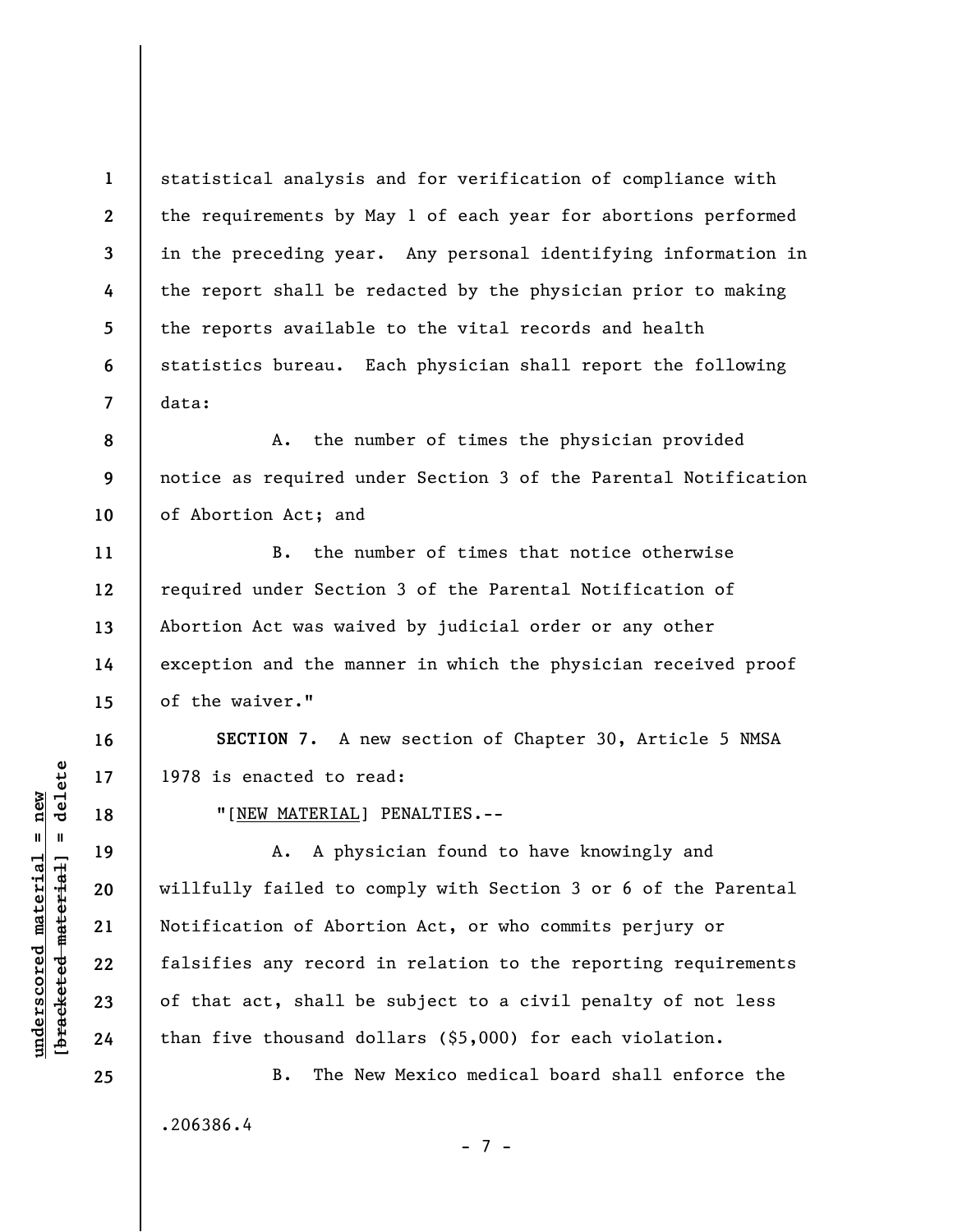**1 2 3 4 5 6 7 8 9 10 11 12 13 14 15 16 17 18 19 20 21 22 23 24 25**  provisions of this section with respect to any violation by a physician licensed pursuant to the Medical Practice Act, and the board of osteopathic medicine shall enforce the provisions of this section with respect to any violation by a physician licensed pursuant to the Osteopathic Medicine Act." **SECTION 8.** Section 30-5-1 NMSA 1978 (being Laws 1969, Chapter 67, Section 1) is amended to read: "30-5-1. DEFINITIONS.--As used in [this] Chapter 30, Article 5 NMSA 1978: A. "abortion" means the intentional termination of the pregnancy of a female by a person who knows the female is pregnant; B. "physician" means a person licensed to practice in the state of New Mexico as a physician pursuant to the Medical Practice Act or an osteopathic physician pursuant to the Osteopathic Medicine Act; and  $[A<sub>+</sub>]$  C. "pregnancy" means the implantation of  $[4\pi]$ a developing embryo in the uterus. [B. "accredited hospital" means one licensed by the health and social services department; C. "justified medical termination" means the intentional ending of the pregnancy of a woman at the request of said woman or if said woman is under the age of eighteen years, then at the request of said woman and her then living parent or guardian, by a physician licensed by the state of New .206386.4

delete **[bracketed material] = delete**  $underscored material = new$ **underscored material = new**  $\mathbf{I}$ bracketed material

- 8 -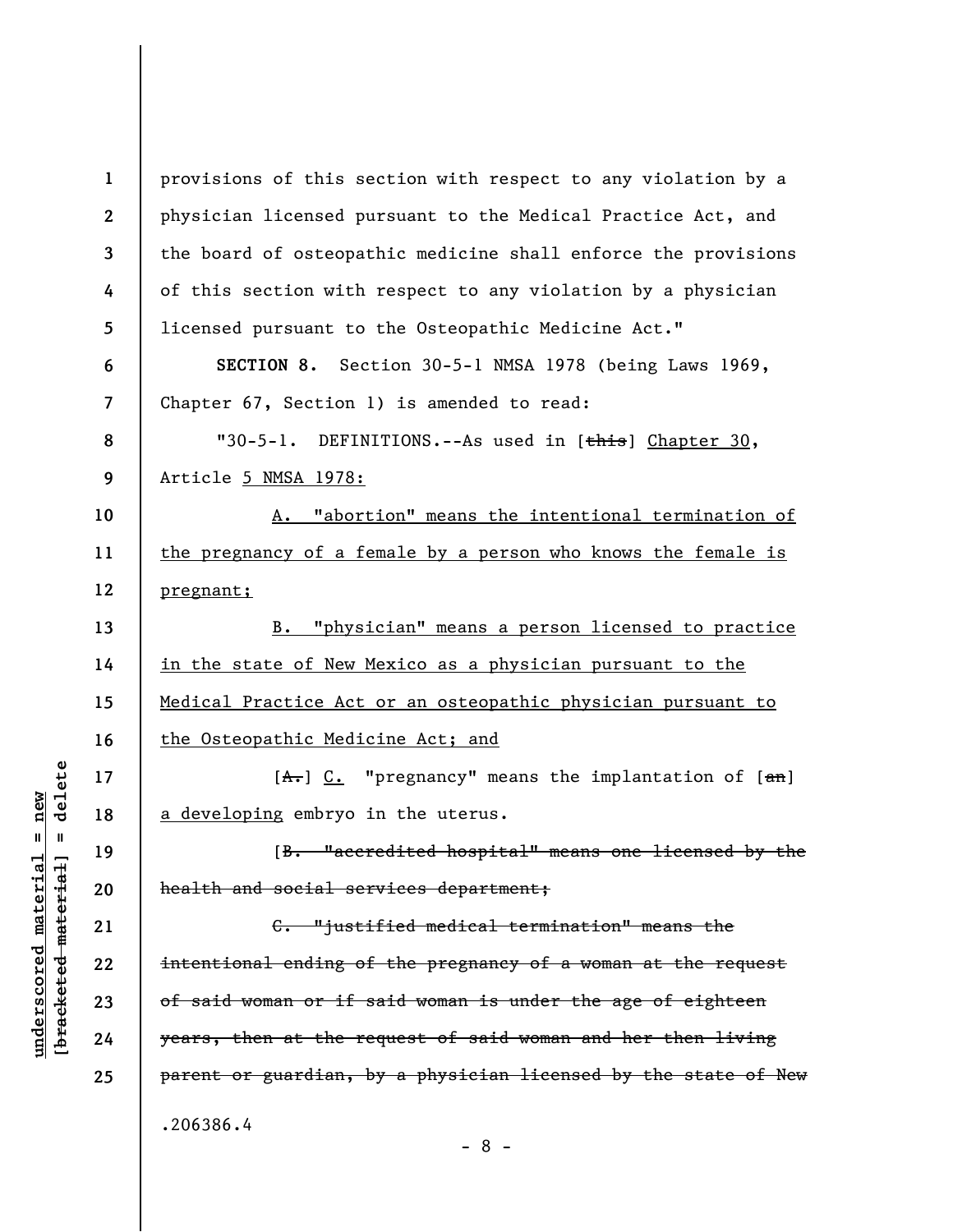**1 2 3 4 5 6 7 8 9 10 11 12 13 14 15 16 17 18 19 20 21 22 23 24 25**  Mexico using acceptable medical procedures in an accredited hospital upon written certification by the members of a special hospital board that: (1) the continuation of the pregnancy, in their opinion, is likely to result in the death of the woman or the grave impairment of the physical or mental health of the woman; or (2) the child probably will have a grave physical or mental defect; or (3) the pregnancy resulted from rape, as defined in Sections 40A-9-2 through 40A-9-4 NMSA 1953. Under this paragraph, to justify a medical termination of the pregnancy, the woman must present to the special hospital board an affidavit that she has been raped and that the rape has been or will be reported to an appropriated law enforcement official; or (4) the pregnancy resulted from incest. D. "special hospital board" means a committee of two licensed physicians or their appointed alternates who are members of the medical staff at the accredited hospital where the proposed justified medical termination would be performed, and who meet for the purpose of determining the question of medical justification in an individual ease, and maintain a written record of the proceedings and deliberations of such  $\text{board.}$ ]" .206386.4

**underscored material = new [bracketed material] = delete**

 $anderscored material = new$ 

delete

 $\mathbf{I}$ 

bracketed material]

- 9 -